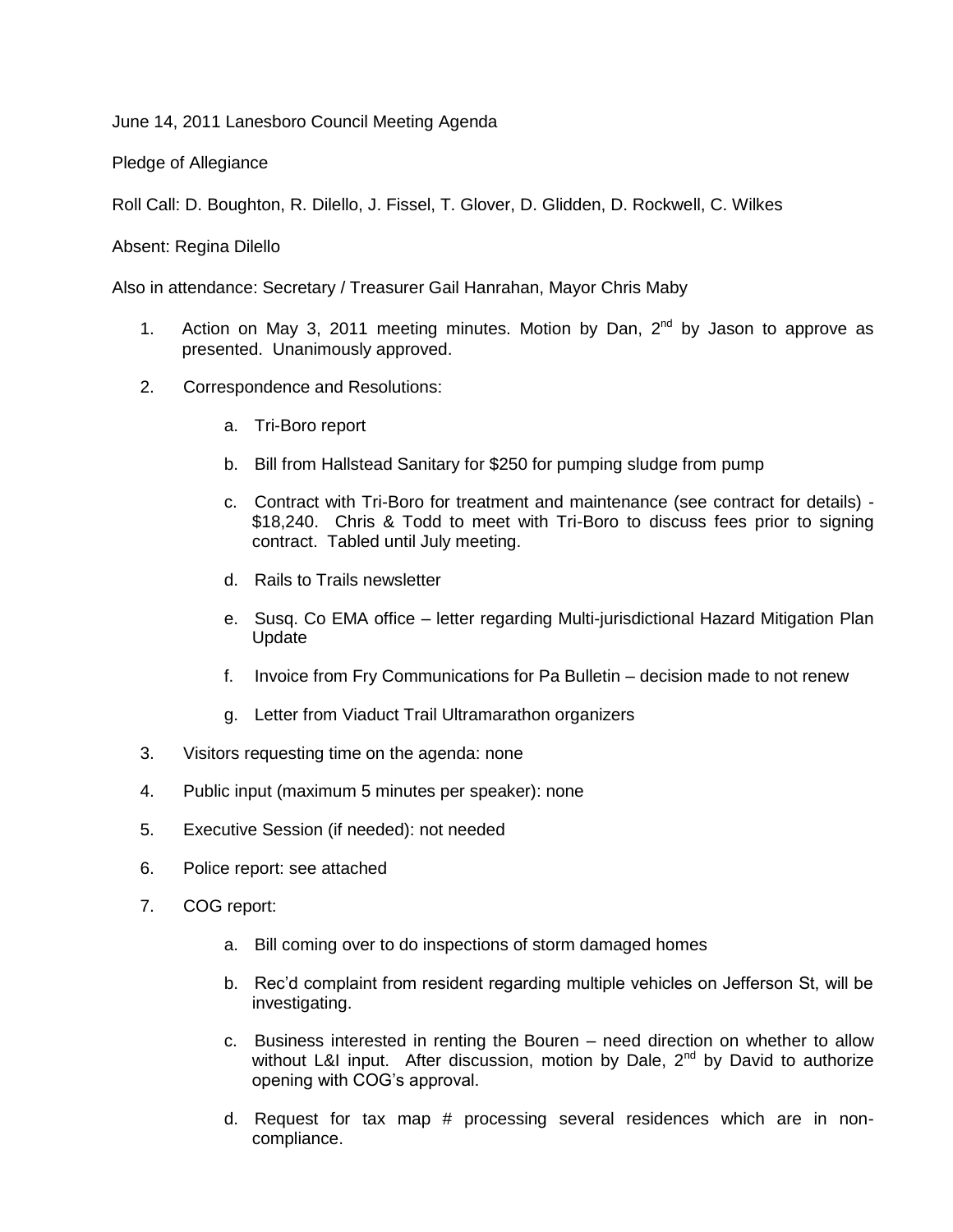- e. Stop work order issued and referred to legal department regarding residence living in a structure without an occupancy permit.
- 8. Streets committee:
	- a. Cleanup went extremely well 18 loads of material removed from curbside, several ditches regraded to improve flow. Thanks to all who helped with the cleanup. BK Hospital and Susquehanna (street sweeper) provided equipment as well as manpower.
	- b. Convent Street has a washout on the side of the road, needs to be repaired. After discussion, Todd to contact Eastern Industries (& others) to see who has the best state bid price.
	- c. Todd was approached by PennDOT for possible agility agreement Lanesboro would maintain N. Main St. bridge in the winter in exchange for brush cutting. Motion by Jason, 2<sup>nd</sup> by Dan authorizing Todd to pursue in further discussion. Unanimously carried.
- 9. Parks & recreation committee:
	- a. Weed-eater price quote provided for FS-90 for \$299.95, plus \$14.99 for 8-tooth blade and \$25.99 for cutter head package. After discussion, motion by Jason,  $2^{nd}$ by Colleen to purchase the cutter from Lindsey based on the quote provided.
	- b. Tree down in Luciana Park
	- c. Meeting with George Wilkes for walking trail  $-6/16$  @ 6:00. All of council to attend if available.
	- d. Mulch behind Community Center will be spread  $6/16 \& 9:00$  am by multiple volunteers.
- 10. Sewer / Refuse committee:
	- a. Replacement for Jordan Boerner ad will be placed on the website. Albert Bishop interested.
	- b. Blower motor will not turn off, needs to be repaired
	- c. Recyclable roll-off was emptied 1,800 lbs of material was recycled. Possible grant could be available, will be pursued (in August).
	- d. Chris to contact Jones Supply regarding sewer survey and report.
- 11. Community Center & Website:
	- a. Renter who used gas grill melted the siding in the rear of the building by the door. Todd ordered replacement siding.
	- b. Notices to be placed regarding excessive garbage, items left in kitchen, grounds in coffee maker, etc.